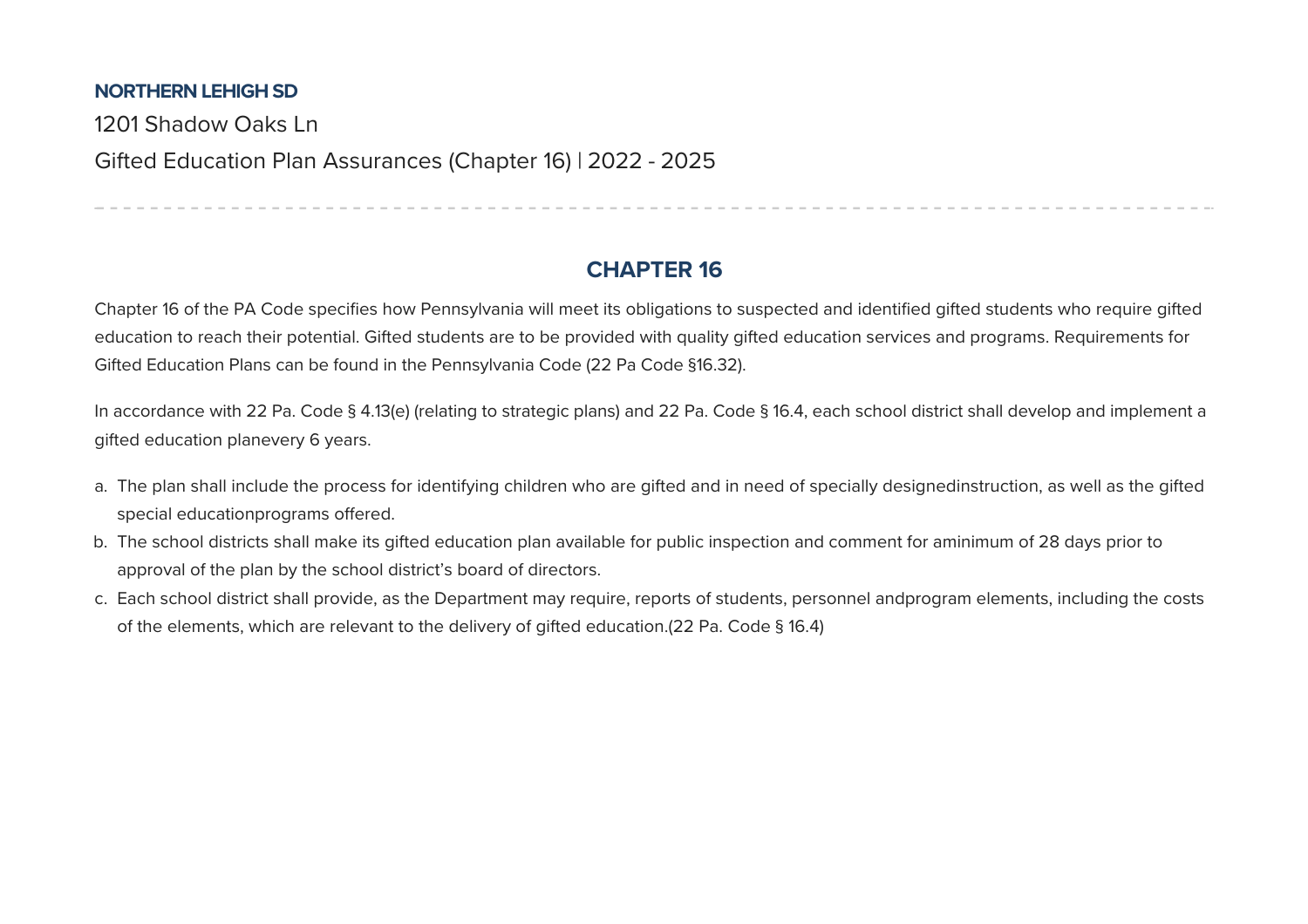1. Describe your district's public notice procedures conducted annually to inform the public of the gifted education services AND programs offered (newspaper, student handbooks, school website, etc.).

The following is written into our published Gifted Services Plan: In compliance with the law, the Northern Lehigh School District posts the Gifted Services Annual Notice. This information is included in our school handbooks and is posted on the Northern Lehigh School District webpage. A copy of the Gifted Services Annual Notice can be found in Appendix A of this plan. This is our annual notice in the appendix of our plan: Appendix A - Gifted Services Annual Notice In Pennsylvania, students qualify as exceptional if they are mentally gifted. "Mentally gifted" is defined as outstanding intellectual and creative ability, the development of which, requires specially designed programs or support services, or both, not ordinarily provided in the regular education program. School districts are required to conduct child find activities for children who may be eligible for gifted services under 22 PA Code Chapter 16. For additional information regarding gifted services, parents/quardians may refer to 22 PA Code Chapter 16. If a student is both gifted and eligible for Special Education, the procedures in IDEA and Chapter 14 shall take precedence. Parent/Guardians of identified students are afforded specific rights by law. These rights are not limited to annual program review and specific procedural rights in matters of dispute over educational programs and/or placements. For further information, contact: Dr. Tania Stoker, Assistant Superintendent Northern Lehigh School District 1201 Shadow Oaks Lane Slatington, PA 18080 Phone: 610-767-9800 opt 3 E-Mail: tstoker@nlsd.org

2. Describe your district's process for locating students who are thought to be gifted and may need specially designed instruction. The following is written into our published Gifted Services Plan: SCREEENING AND REFERRAL PROCESS Chapter 16 requires each school district to adopt and use a system to locate and identify all students within that district who are thought to be gifted and in need of specially designed instruction. (22 Pa. Code §16.21(a)) School District Screening At least annually, the Northern Lehigh School District reviews student information to identify students who may be mentally gifted and should be considered for a gifted evaluation using established procedures. This screening process fulfils the District's responsibility to identify students who may need services or instruction that typically are not provided in general education. The school team reviews existing information about all students' abilities and performance, which includes but is not limited to the following: • Acadience Reading (K-2) • STAR - Reading / Math (3-6) • Imagine Learning - Literacy / Math (K-6) • PSSA (3-8) • IXL – Language Arts / Math (7-8) • Keystone Exams (8-12) • USA Test Prep – Literature / Algebra I (9-12) • Course/Class Grades • Other assessment data The district may initiate a referral for a gifted evaluation based on the data collected for screening. The special education office will send a Permission to Evaluate form to the parent along with a parent input form. The Permission to Evaluate form must be signed and returned for the evaluation to proceed. Staff Referral Staff referrals for gifted multi-disciplinary evaluation are made when a student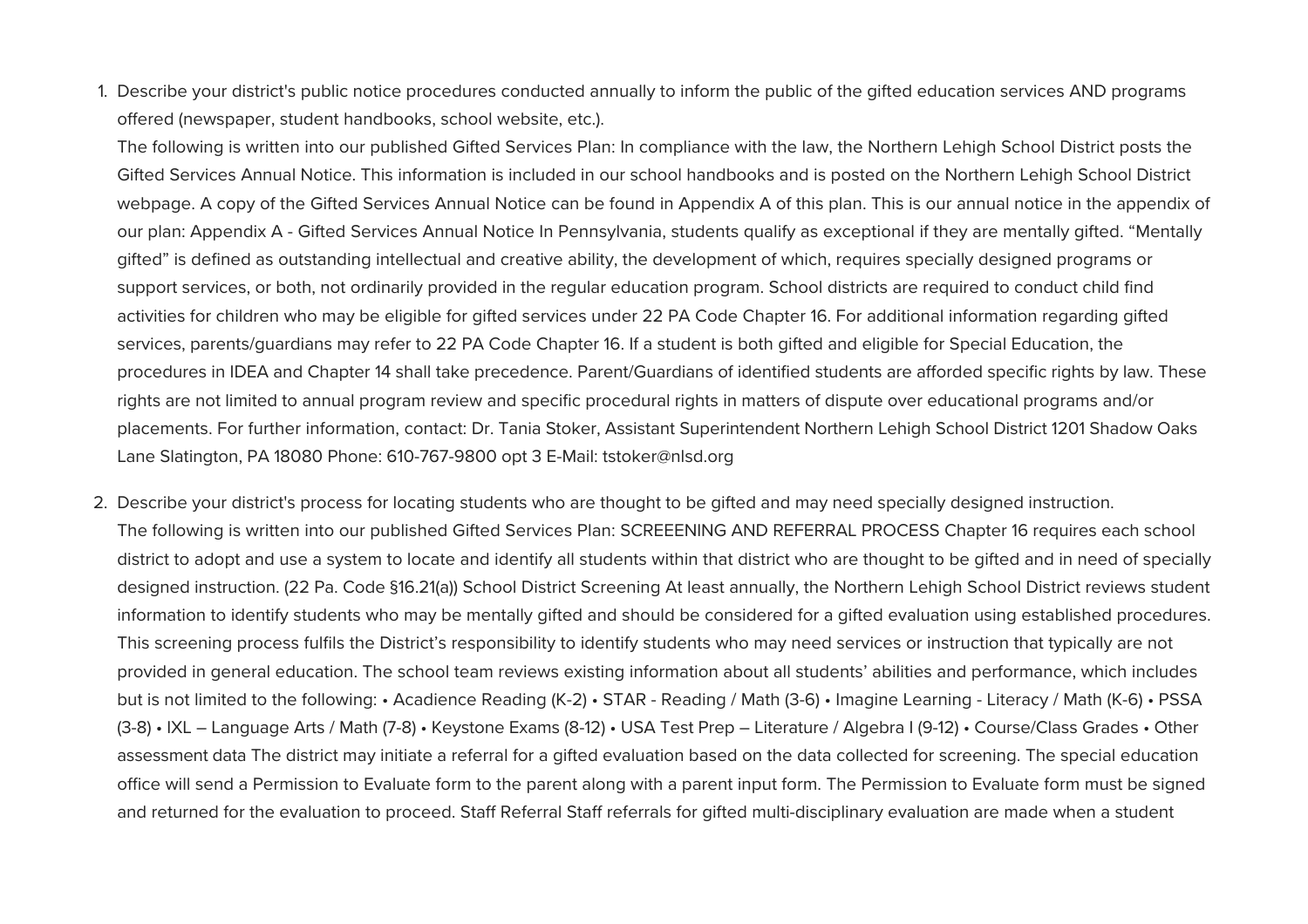demonstrates characteristics consistent with giftedness and/or academic performance that far exceeds that of other students in the general classroom. When it is determined that a teacher referral should proceed, the district will send a Permission to Evaluate form to the parent along with a parent input form. The Permission to Evaluate form must be signed and returned for the evaluation to proceed. Parent/Guardian Referral Parent referrals for an evaluation for gifted services, in verbal or written form, can be communicated to any professional staff member. We encourage parents to submit their request in writing to the school principal. The district will then send a packet to the parent containing a Permission to Evaluate along with a parent input form. The Permission to Evaluate form must be completed and returned to the special education office to begin the evaluation process. Parents may request an evaluation for gifted education at any time. A sample parent request form is included in Appendix B of this plan.

3. Describe your district's procedures for determining ELIGIBILITY (through MULTIPLE CRITERIA) and NEED (based on ACADEMIC STRENGTH) for potentially mentally gifted students (EVALUATION).

The following is written into our published Gifted Services Plan: EVALUATION AND ELIGIBILTY FOR GIFTED "Mentally gifted" is defined as outstanding intellectual and creative ability, the development of which, requires specially designed programs or support services, or both, not ordinarily provided in the regular education program. (22 Pa. Code § 16.1) "Mentally gifted" includes a person who has an IQ of 130 or higher, when multiple criteria as set forth in Department Guidelines indicate gifted ability. Determination of gifted ability will not be based on IQ score alone. Deficits in memory or processing speed, as indicated by testing, cannot be the sole basis upon which a student is determined to be ineligible for gifted special education. A student with an IQ score lower than 130 may be admitted to gifted programs when other educational criteria in the profile of the person strongly indicate gifted ability. Determination of mentally gifted includes an assessment by a certified school psychologist. (22 Pa. Code §16.21(d)) The multiple criteria indicating gifted ability include: (22 Pa. Code §16.21(e)) (1) A year or more above grade achievement level for the normal age group in one or more subjects as measured by Nationally normed and validated achievement tests able to accurately reflect gifted performance. Subject results shall yield academic instruction levels in all academic subject areas. (2) An observed or measured rate of acquisition/retention of new academic content or skills that reflect gifted ability. (3) Demonstrated achievement, performance or expertise in one or more academic areas as evidenced by excellence of products, portfolio, or research, as well as criterion-referenced team judgement. (4) Early and measured use of high level thinking skills, academic creativity, leadership skills, intense academic interest areas, communication skills, foreign language aptitude or technology expertise. (5) Documented, observed, validated or assessed evidence that intervening factors such as English as a second language, disabilities (defined in 34CFR 300.8), gender or race bias, or socio/cultural deprivation are masking gifted abilities. The Gifted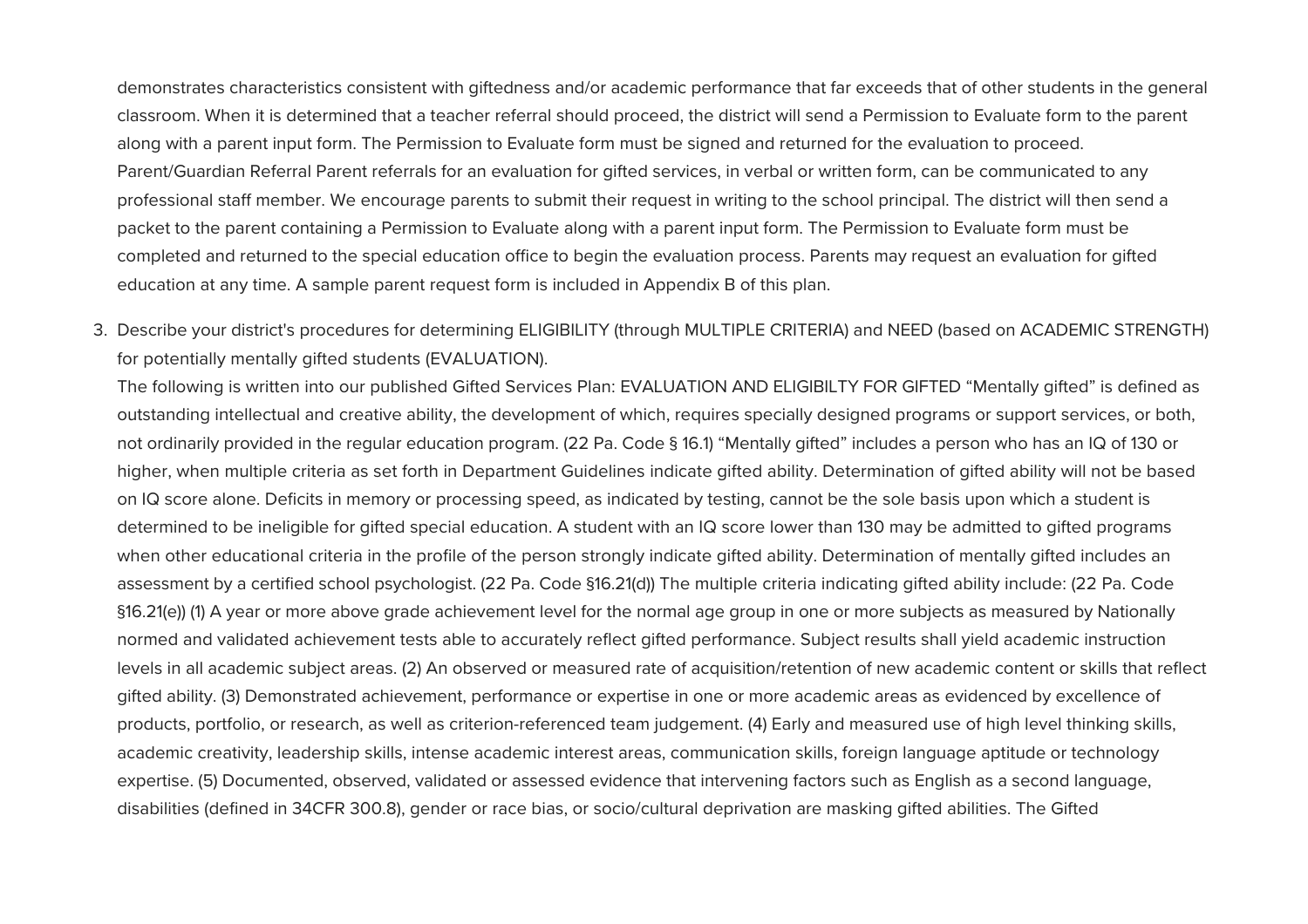Multidisciplinary Evaluation (GMDE) will be completed and a copy of the Gifted Written Report (GWR) presented to parents/guardians within 60 calendar davs from the date that the Permission to Evaluate (PTE) was received. The evaluation will include, but will not be limited to, the following: • Data Review from Universal Screeners • Intelligence Test • Achievement Test • Curriculum Based Assessments • Gifted Rating Scales • Report Cards • Academic Performance (acquisition and retention) • Input from Teachers, Parents/Guardians, School Counselor, Principal • Other factors The GWR will summarize the findings from the evaluation concerning the student's educational strengths and needs. The report will make recommendations as to whether the student is gifted and in need of specially designed instruction. An invitation to participate in the GIEP meeting will be sent to parents at least 10 calendar days in advance of the GIEP meeting and a GIEP shall be developed within 30 calendar days after issuance of the GWR.

4. Describe the gifted programs\* that are offered to provide opportunities for acceleration, enrichment, or both. \*The word "programs" refers to the CONTINUUM OF SERVICES, not one particular option.

The following is written into our published Gifted Services Plan: GIFTED SERVICES School districts must, by direct service or through arrangement with other agencies, provide gifted education for gifted students which enales them to participate in acceleration or enrichment programs, or both, as appropriate, and to receive services according to their intellectual and academic abilities and needs. In each of our schools gifted support services adjust with the developmental level of the student. Student strength-based opportunities are developed through the GIEP team meeting. Below is a summary of the continuum of gifted programs in the Northern Lehigh School District at each level. Elementary School In both Peters Elementary School (K-2) and Slatington Elementary School (3-6), students receive academic extensions and enrichment opportunities according to their individualized gifted education plan. These experiences help students to explore areas of strength while being challenged through academic rigor. For students who have a need for specially designed instruction that goes beyond the grade level courses available to them, students may be accelerated. Middle School In the middle school, students have the opportunity for enrichment through their courses, and in 8th grade, may take Algebra I. For students who have a need for specially designed instruction that goes beyond the grade level courses available to them in the NLMS curriculum guide, students may be accelerated. This is done through enrollment in upper level middle school courses or high school courses. Independent study options are also available through Bulldog Academy (our in-district cyber option). High School At the high school level, GIEP goals are developed if students have a need for specially designed instruction that goes beyond the courses available in the NLHS Program of Study. In many cases, student needs are met through honors or advanced placement (AP) courses, independent study, the scholars or emerging health programs, dual enrollment, or career and technical education options. For students who have a need for specially designed instruction that